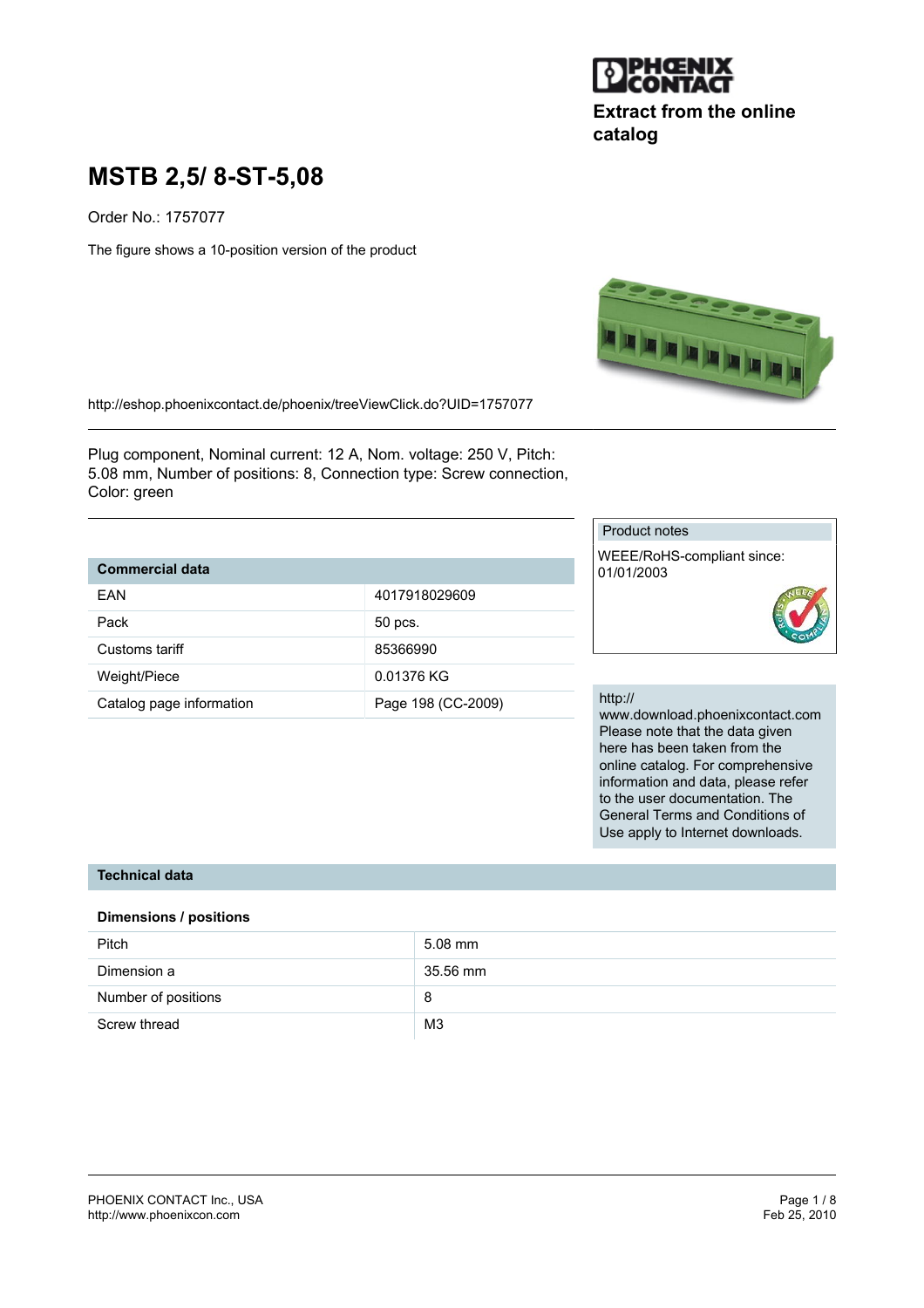| Tightening torque, min             | $0.5$ Nm                                                |
|------------------------------------|---------------------------------------------------------|
| Tightening torque max              | $0.6$ Nm                                                |
|                                    |                                                         |
| <b>Technical data</b>              |                                                         |
| Insulating material group          |                                                         |
| Rated surge voltage (III/3)        | 4 kV                                                    |
| Rated surge voltage (III/2)        | 4 kV                                                    |
| Rated surge voltage (II/2)         | 4 <sub>kV</sub>                                         |
| Rated voltage (III/2)              | 320 V                                                   |
| Rated voltage (II/2)               | 630 V                                                   |
| Connection in acc. with standard   | EN-VDE                                                  |
| Nominal current $I_N$              | 12A                                                     |
| Nominal voltage U <sub>N</sub>     | 250 V                                                   |
| Nominal cross section              | $2.5$ mm <sup>2</sup>                                   |
| Maximum load current               | 12 A (with 2.5 mm <sup>2</sup> conductor cross section) |
| Insulating material                | <b>PA</b>                                               |
| Inflammability class acc. to UL 94 | V <sub>0</sub>                                          |
| Internal cylindrical gage          | A <sub>3</sub>                                          |
| Stripping length                   | 7 mm                                                    |

#### **Connection data**

| Conductor cross section solid min.                                            | $0.2$ mm <sup>2</sup>  |
|-------------------------------------------------------------------------------|------------------------|
| Conductor cross section solid max.                                            | $2.5$ mm <sup>2</sup>  |
| Conductor cross section stranded min.                                         | $0.2$ mm <sup>2</sup>  |
| Conductor cross section stranded max.                                         | $2.5$ mm <sup>2</sup>  |
| Conductor cross section stranded, with ferrule<br>without plastic sleeve min. | $0.25 \text{ mm}^2$    |
| Conductor cross section stranded, with ferrule<br>without plastic sleeve max. | $2.5$ mm <sup>2</sup>  |
| Conductor cross section stranded, with ferrule<br>with plastic sleeve min.    | $0.25$ mm <sup>2</sup> |
| Conductor cross section stranded, with ferrule<br>with plastic sleeve max.    | $2.5$ mm <sup>2</sup>  |
| Conductor cross section AWG/kcmil min.                                        | 24                     |
| Conductor cross section AWG/kcmil max                                         | 12                     |
| 2 conductors with same cross section, solid min.                              | $0.2 \text{ mm}^2$     |
| 2 conductors with same cross section, solid max.                              | $1 \text{ mm}^2$       |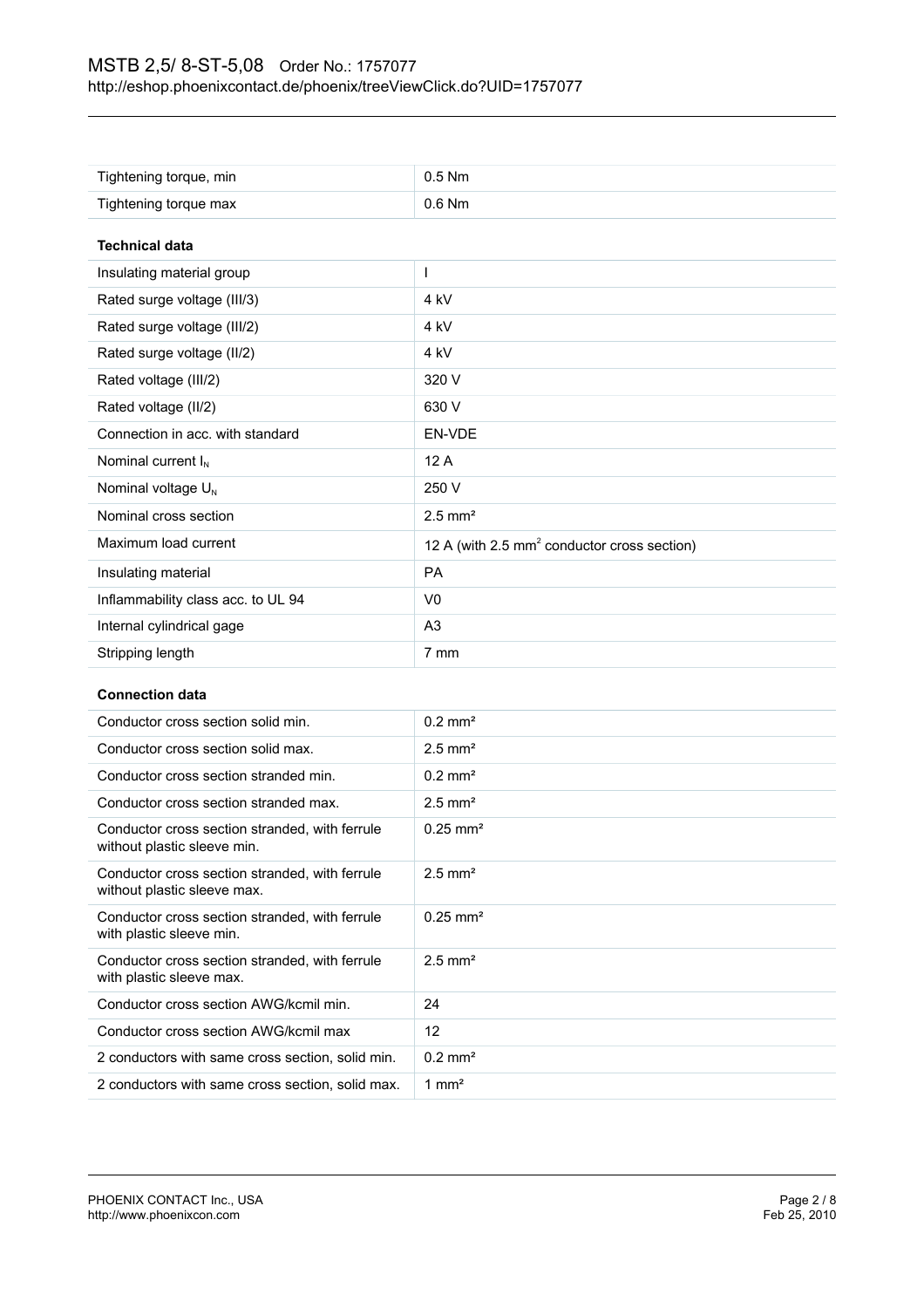| 2 conductors with same cross section, stranded<br>min.                                     | $0.2 \text{ mm}^2$    |
|--------------------------------------------------------------------------------------------|-----------------------|
| 2 conductors with same cross section, stranded<br>max.                                     | $1.5 \text{ mm}^2$    |
| 2 conductors with same cross section, stranded,<br>ferrules without plastic sleeve, min.   | $0.25 \text{ mm}^2$   |
| 2 conductors with same cross section, stranded,<br>ferrules without plastic sleeve, max.   | 1 mm <sup>2</sup>     |
| 2 conductors with same cross section, stranded,<br>TWIN ferrules with plastic sleeve, min. | $0.5$ mm <sup>2</sup> |
| 2 conductors with same cross section, stranded,<br>TWIN ferrules with plastic sleeve, max. | $1.5$ mm <sup>2</sup> |

# **Certificates / Approvals**





Certification CB, CSA, CUL, GOST, UL, VDE-PZI

| Nominal voltage $U_N$   | 300 V   |
|-------------------------|---------|
| Nominal current $I_{N}$ | 10A     |
| AWG/kcmil               | $28-12$ |

#### **CUL**

| Nominal voltage $U_{N}$ | 300 V     |
|-------------------------|-----------|
| Nominal current $I_N$   | 10A       |
| AWG/kcmil               | $30 - 12$ |

# **UL**

| Nominal voltage $U_N$   | 300 V   |
|-------------------------|---------|
| Nominal current $I_{N}$ | 10A     |
| AWG/kcmil               | $30-12$ |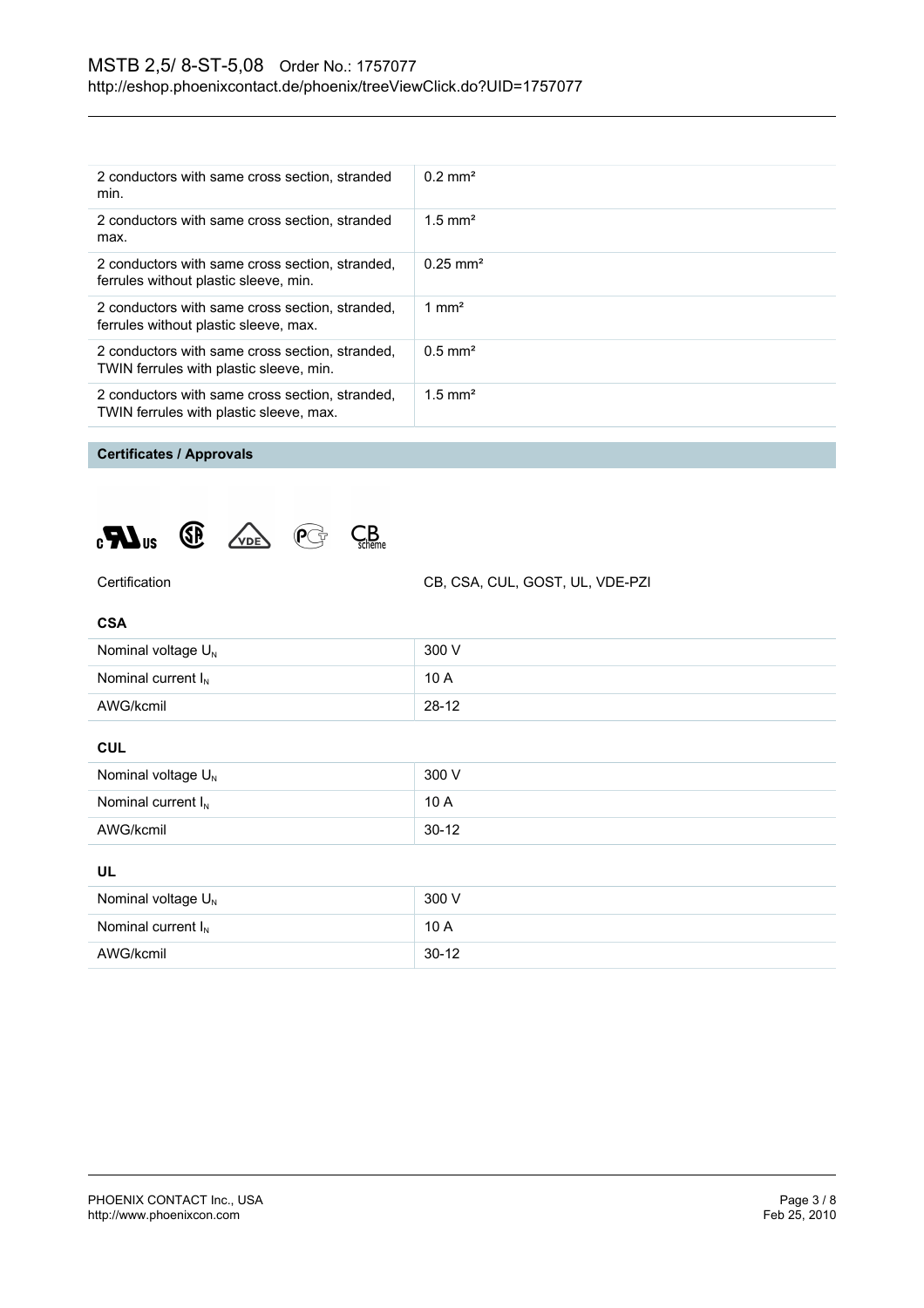### **Accessories**

| Item           | Designation | Description                                                                                              |
|----------------|-------------|----------------------------------------------------------------------------------------------------------|
| <b>Bridges</b> |             |                                                                                                          |
| 1733172        | EBP 3-5     | Insertion bridge, fully insulated, for plug connectors with 5.0 or<br>5.08 mm pitch, no. of positions: 3 |
| 1733185        | EBP 4-5     | Insertion bridge, fully insulated, for plug connectors with 5.0 or<br>5.08 mm pitch, no. of positions: 4 |
| 1733198        | EBP 5-5     | Insertion bridge, fully insulated, for plug connectors with 5.0 or<br>5.08 mm pitch, no. of positions: 5 |
| 1733208        | EBP 6-5     | Insertion bridge, fully insulated, for plug connectors with 5.0 or<br>5.08 mm pitch, no. of positions: 6 |
|                |             |                                                                                                          |

# **General**

| 1733169 | EBP 2-5               | Insertion bridge, fully insulated, for plug connectors with 5.0 or<br>5.08 mm pitch, no. of positions: 2 |
|---------|-----------------------|----------------------------------------------------------------------------------------------------------|
| 1803921 | <b>KGG-MSTB 2,5/8</b> | Cable housing, Number of positions: 8, Dimension a: 40 mm,<br>Color: green                               |
| 1783779 | <b>KGS-MSTB 2.5/8</b> | Cable housing, Number of positions: 8, Dimension a: 40 mm,<br>Color: green                               |

#### **Marking**

| 1051993 | <b>B-STIFT</b>           | Marker pen, for manual labeling of unprinted Zack strips, smear-<br>proof and waterproof, line thickness 0.5 mm                                                                                  |
|---------|--------------------------|--------------------------------------------------------------------------------------------------------------------------------------------------------------------------------------------------|
| 0805108 | SK 5,08/2,8:SO           | Marker card, special printing, self-adhesive, labeled acc. to<br>customer requirements, 14 identical marker strips per card, max.<br>25-position labeling per strip, color: White                |
| 0804293 | SK 5,08/3,8:FORTL.ZAHLEN | Marker card, printed horizontally, self-adhesive, 12 identical<br>decades marked 1-10, 11-20 etc. up to 91-(99)100, sufficient for<br>120 terminal blocks                                        |
| 0803883 | SK U/2.8 WH: UNBEDRUCKT  | Unprinted marker cards, DIN A4 format, pitch as desired, self-<br>adhesive, with 50 stamped marker strips, 185 mm strip length, can<br>be labeled with the CMS system or manually with the M-PEN |

## **Plug/Adapter**

| 1734634 | CP-MSTB     | Keying profile, is inserted into the slot on the plug or inverted<br>header, red insulating material                                                       |
|---------|-------------|------------------------------------------------------------------------------------------------------------------------------------------------------------|
| Tools   |             |                                                                                                                                                            |
| 1205053 | SZS 0.6X3.5 | Screwdriver, bladed, matches all screw terminal blocks up to 4.0<br>mm <sup>2</sup> connection cross section, blade: 0.6 x 3.5 mm, without VDE<br>approval |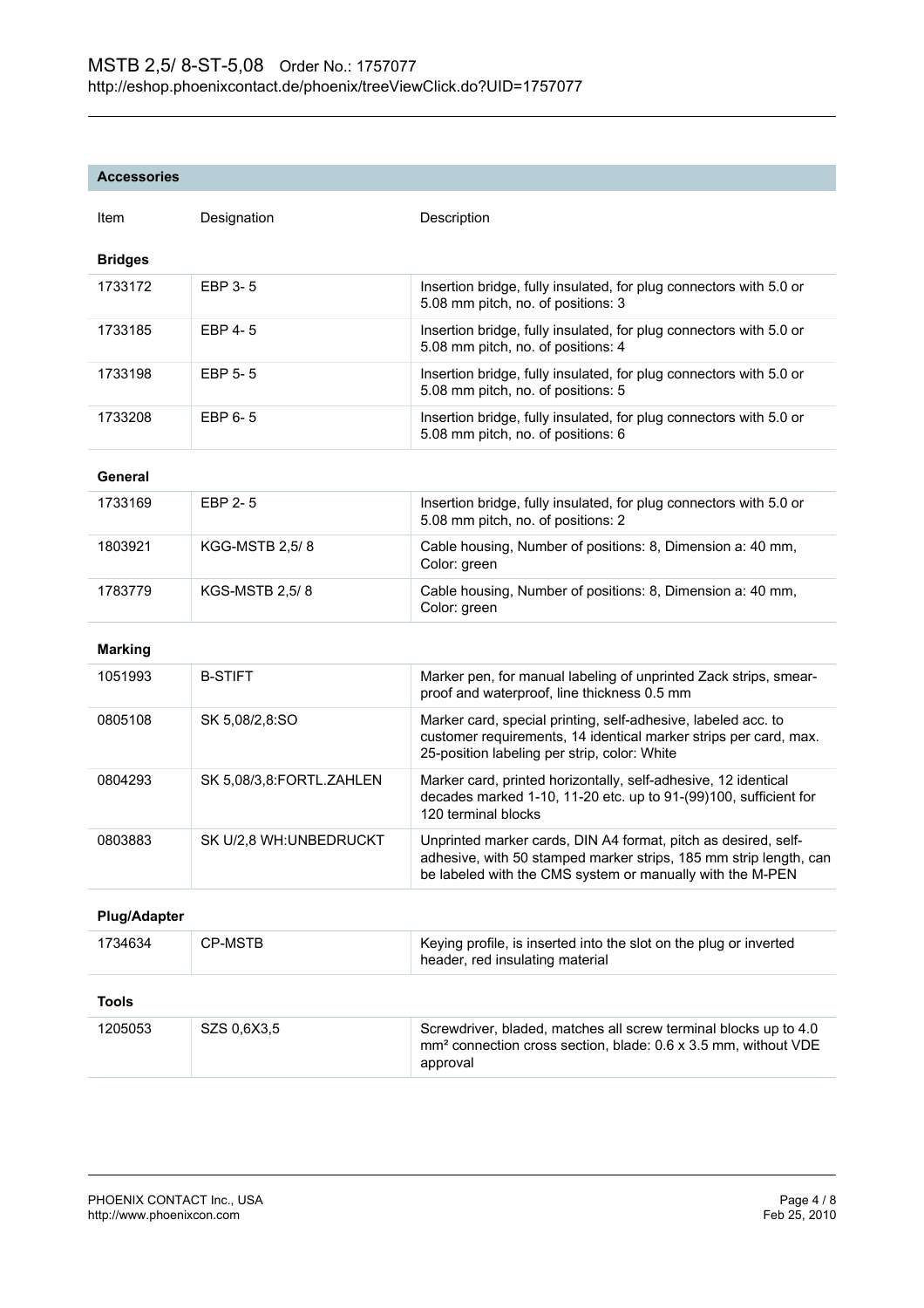# **Additional products**

| Item    | Designation           | Description                                                                                                                                                                                                                                                     |
|---------|-----------------------|-----------------------------------------------------------------------------------------------------------------------------------------------------------------------------------------------------------------------------------------------------------------|
| General |                       |                                                                                                                                                                                                                                                                 |
| 1880368 | EMSTBA 2,5/8--5,08    | Header, Nominal current: 12 A, Nom. voltage: 250 V, Pitch: 5.08<br>mm, Number of positions: 8, Assembly: Press-in                                                                                                                                               |
| 1859577 | EMSTBVA 2,5/8--5,08   | Header, Nominal current: 12 A, Nom. voltage: 200 V, Pitch: 5.08<br>mm, Number of positions: 8, Assembly: Press-in                                                                                                                                               |
| 1873414 | FKIC 2,5/8-ST-5,08    | Plug component, Nominal current: 12 A, Nom. voltage: 320 V,<br>Pitch: 5.08 mm, Number of positions: 8, Connection type: Spring-<br>cage conn.                                                                                                                   |
| 1823901 | ICC 2,5/8-STZ-5,08    | Plug component, Nominal current: 12 A, Nom. voltage: 250 V,<br>Pitch: 5.08 mm, Number of positions: 8, Connection type: Crimp<br>connection                                                                                                                     |
| 1762431 | MDSTB 2,5/8-G1-5,08   | Header, Nominal current: 10 A, Nom. voltage: 250 V, Pitch: 5.08<br>mm, Number of positions: 8, Color: green, Assembly: Soldering                                                                                                                                |
| 1842128 | MDSTBA 2,5/8--5,08    | Header, Nominal current: 10 A, Nom. voltage: 250 V, Pitch: 5.08<br>mm, Number of positions: 8, Assembly: Soldering                                                                                                                                              |
| 1762567 | MDSTBV 2,5/8-G1-5,08  | Header, Nominal current: 10 A, Nom. voltage: 250 V, Pitch: 5.08<br>mm, Number of positions: 8, Color: green, Assembly: Soldering                                                                                                                                |
| 1845390 | MDSTBVA 2,5/8-G-5,08  | Header, Nominal current: 10 A, Nom. voltage: 250 V, Pitch: 5.08<br>mm, Number of positions: 8, Color: green, Assembly: Soldering                                                                                                                                |
| 1770779 | MSTB 2,5/8--5,08-LA   | Header, Nominal current: 12 A, Nom. voltage: 250 V, Pitch: 5.08<br>mm, Number of positions: 8, Assembly: Soldering                                                                                                                                              |
| 1757307 | MSTBA 2,5/8--5,08     | Header, Nominal current: 12 A, Nom. voltage: 250 V, Pitch: 5.08<br>mm, Number of positions: 8, Color: green, Assembly: Soldering                                                                                                                                |
| 1771008 | MSTBA 2,5/8--5,08-LA  | Header, Nominal current: 12 A, Nom. voltage: 250 V, Pitch: 5.08<br>mm, Number of positions: 8, Assembly: Soldering                                                                                                                                              |
| 1788787 | MSTBVK 2,5/8--5,08    | Plug component, Nominal current: 12 A, Nom. voltage: 320 V,<br>Pitch: 5.08 mm, Number of positions: 8, Connection type: Screw<br>connection, Assembly: DIN rail, Color: green                                                                                   |
| 1788596 | MVSTBU 2,5/8-GB-5,08  | Plug component, Nominal current: 12 A, Nom. voltage: 320 V,<br>Pitch: 5.08 mm, Number of positions: 8, Connection type: Screw<br>connection, Assembly: Direct mounting                                                                                          |
| 1769528 | SMSTB 2,5/8--5,08     | Header, Nominal current: 12 A, Nom. voltage: 250 V, Pitch: 5.08<br>mm, Number of positions: 8, Color: green, Assembly: Soldering                                                                                                                                |
| 1767436 | SMSTBA 2,5/8--55,08   | Header, Nominal current: 12 A, Nom. voltage: 250 V, Pitch: 5.08<br>mm, Number of positions: 8, Color: green, Assembly: Soldering                                                                                                                                |
| 3002034 | <b>UK 3-MSTB-5,08</b> | Feed-through modular terminal block, Type of connection: Special<br>and hybrid connection, Screw connection, Cross section: 0.2<br>mm <sup>2</sup> - 4 mm <sup>2</sup> , AWG 24 - 12, Width: 5.08 mm, Color: gray,<br>Mounting type: NS 32, NS 35/15, NS 35/7,5 |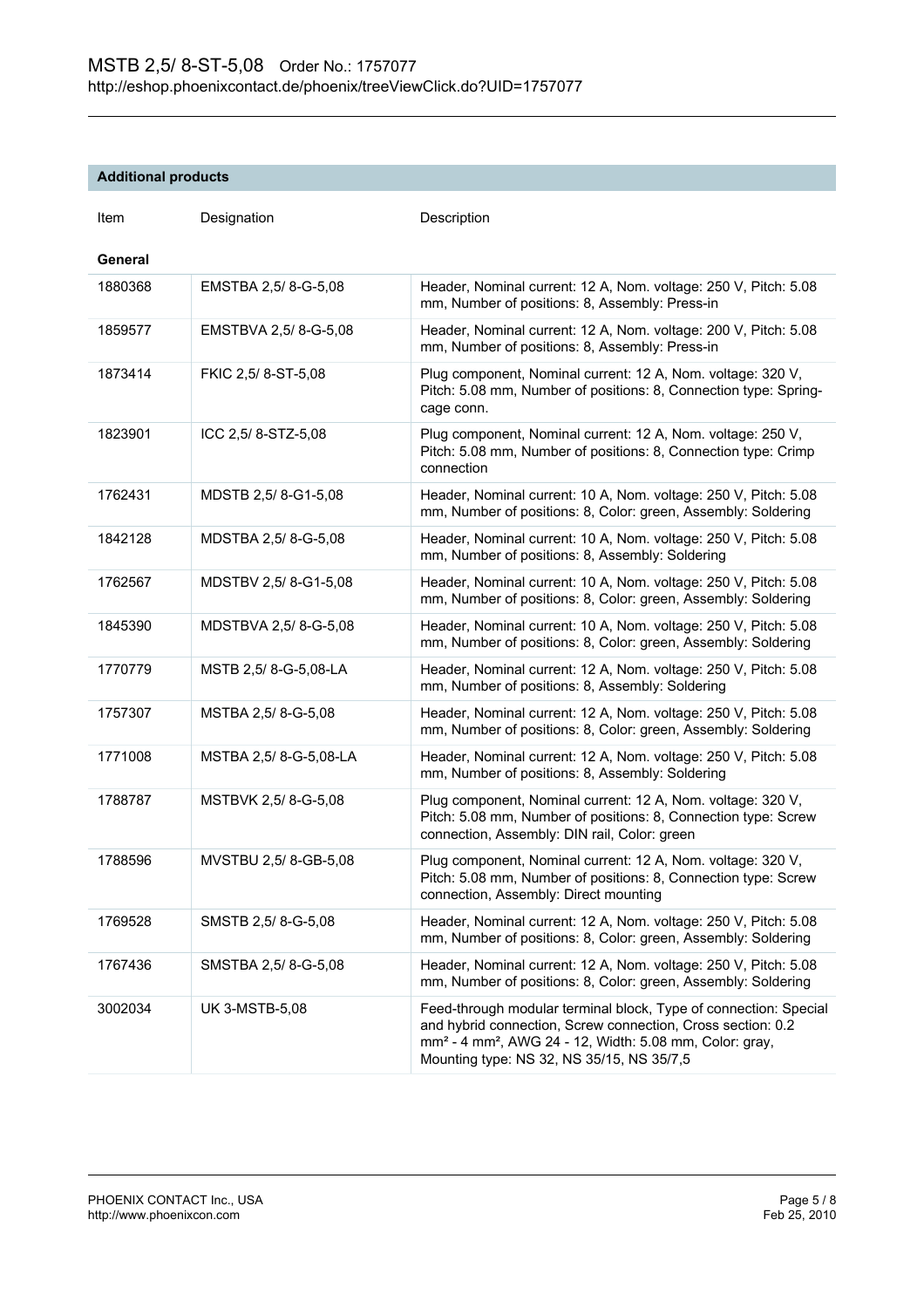| 3002076 | <b>UK 3-MVSTB-5,08</b>   | Feed-through modular terminal block, Nominal current: 12<br>A, Nominal voltage: 250 V, Cross section: 0.2 mm <sup>2</sup> - 4 mm <sup>2</sup> ,<br>AWG: 24 - 12, Mounting type: NS 32, NS 35/15, NS 35/7,5,<br>Pitch: 5.08 mm, Width: 5.1, Color: gray                    |
|---------|--------------------------|---------------------------------------------------------------------------------------------------------------------------------------------------------------------------------------------------------------------------------------------------------------------------|
| 3002102 | UK 3-MVSTB-5,08-LA 24RD  | Feed-through modular terminal block, Nominal current: 12<br>A, Nominal voltage: 250 V, Cross section: 0.2 mm <sup>2</sup> - 4 mm <sup>2</sup> ,<br>AWG: 24 - 12, Mounting type: NS 32, NS 35/15, NS 35/7,5,<br>Pitch: 5.08 mm, Width: 5.08, Color: gray                   |
| 3002063 | UK 3-MVSTB-5,08/EK       | Feed-through modular terminal block, Nominal current: 12<br>A, Nominal voltage: 250 V, Cross section: 0.2 mm <sup>2</sup> - 4 mm <sup>2</sup> ,<br>AWG: 24 - 12, Mounting type: NS 35/7,5, NS 35/15, NS 32,<br>Pitch: 5.08 mm, Width: 5.1, Color: blue                    |
| 3002131 | UK 3D-MSTBV-5,08         | Feed-through modular terminal block, Type of connection: Special<br>and hybrid connection, Screw connection, Cross section: 0.2<br>mm <sup>2</sup> - 4 mm <sup>2</sup> , AWG 24 - 12, Width: 5.08 mm, Color: gray,<br>Mounting type: NS 32, NS 35/15, NS 35/7,5           |
| 3002144 | UK 3D-MSTBV-5,08-LA 24RD | Feed-through modular terminal block, Type of connection: Screw<br>connection, Screw connection, Number of positions: 1, Cross<br>section: 0.2 mm <sup>2</sup> - 4 mm <sup>2</sup> , AWG 24 - 12, Width: 5.1 mm,<br>Color: gray, Mounting type: NS 32, NS 35/15, NS 35/7,5 |
| 3002173 | UK 3D-MSTBV-5,08/EK      | Feed-through modular terminal block, Type of connection: Screw<br>connection, Screw connection, Cross section: 0.2 mm <sup>2</sup> - 4 mm <sup>2</sup> ,<br>AWG 24 - 12, Width: 5.1 mm, Color: blue, Mounting type: NS<br>32, NS 35/15, NS 35/7,5                         |
| 2770888 | <b>UKK 3-MSTB-5,08</b>   | Feed-through modular terminal block, Nominal current: 12<br>A, Nominal voltage: 250 V, Cross section: 0.2 mm <sup>2</sup> - 4 mm <sup>2</sup> ,<br>AWG: 24 - 12, Mounting type: NS 35/7,5, NS 35/15, NS 32,<br>Pitch: 5.08 mm, Width: 5.08, Color: gray                   |
| 1876615 | UKK 3-MSTB-5,08-PE       | Feed-through modular terminal block, Nominal current: 12<br>A, Nominal voltage: 320 V, Cross section: 0.2 mm <sup>2</sup> - 4 mm <sup>2</sup> ,<br>AWG: 24 - 12, Mounting type: NS 35/7,5, NS 35/15, NS 32,<br>Pitch: 5.08 mm, Width: 5.08, Color: green-yellow           |
| 2770846 | UKK 3-MSTBVH-5,08        | Feed-through modular terminal block, Nominal current: 12<br>A, Nominal voltage: 250 V, Cross section: 0.2 mm <sup>2</sup> - 4 mm <sup>2</sup> ,<br>AWG: 24 - 12, Mounting type: NS 35/7,5, NS 35/15, NS 32,<br>Pitch: 5.08 mm, Width: 5.08, Color: gray                   |
| 1788172 | UMSTBVK 2,5/8--5,08      | Plug component, Nominal current: 12 A, Nom. voltage: 320 V,<br>Pitch: 5.08 mm, Number of positions: 8, Connection type: Screw<br>connection, Assembly: DIN rail, Color: green                                                                                             |
| 1873016 | ZFKK 1,5-MSTBV-5,08      | Feed-through modular terminal block, Connection method: Special<br>and hybrid connection, MSTB plug entry, Cross section: 0.2<br>mm <sup>2</sup> - 2.5 mm <sup>2</sup> , Width: 5.1 mm, Color: gray                                                                       |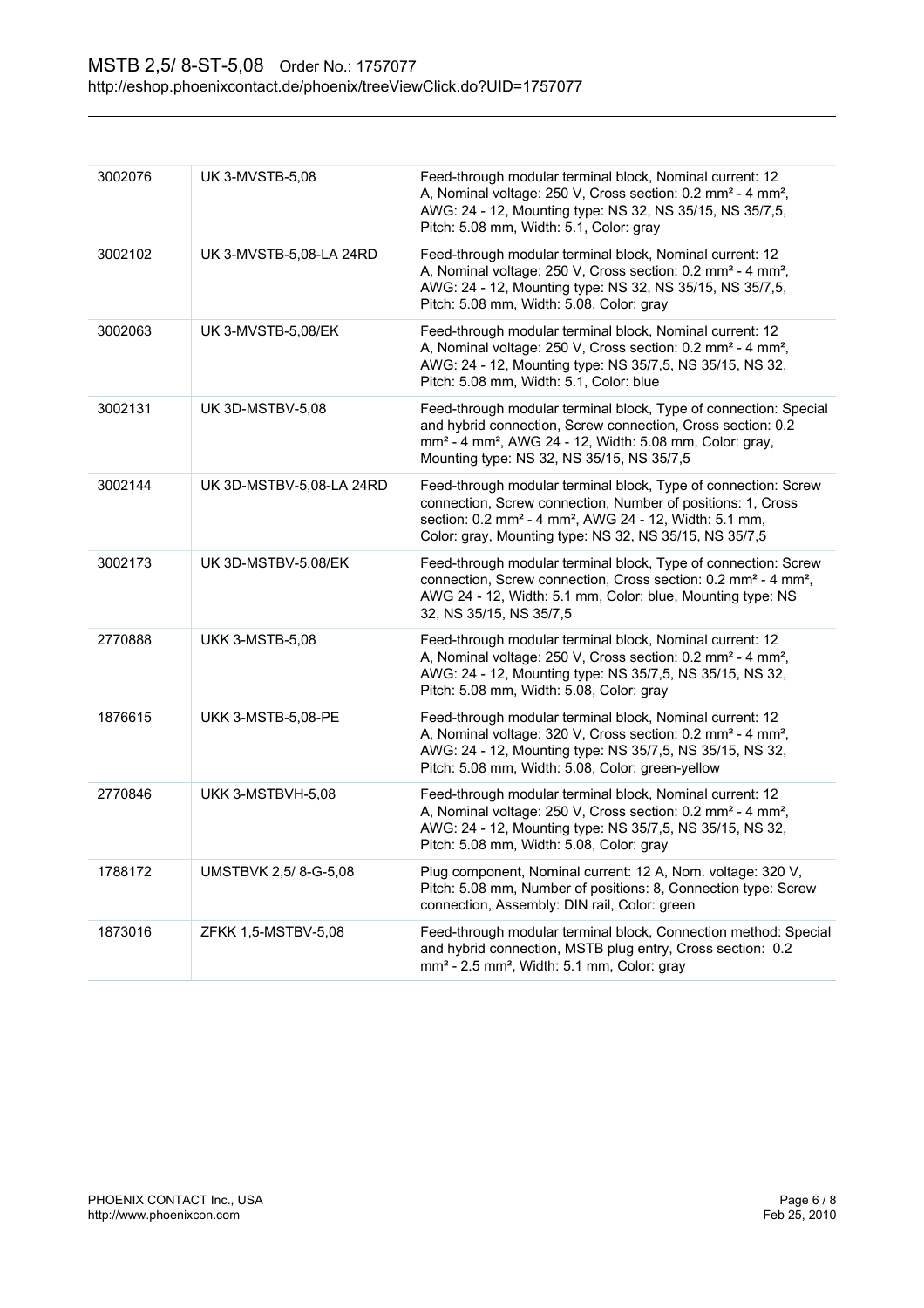# **Diagrams/Drawings**

Dimensioned drawing